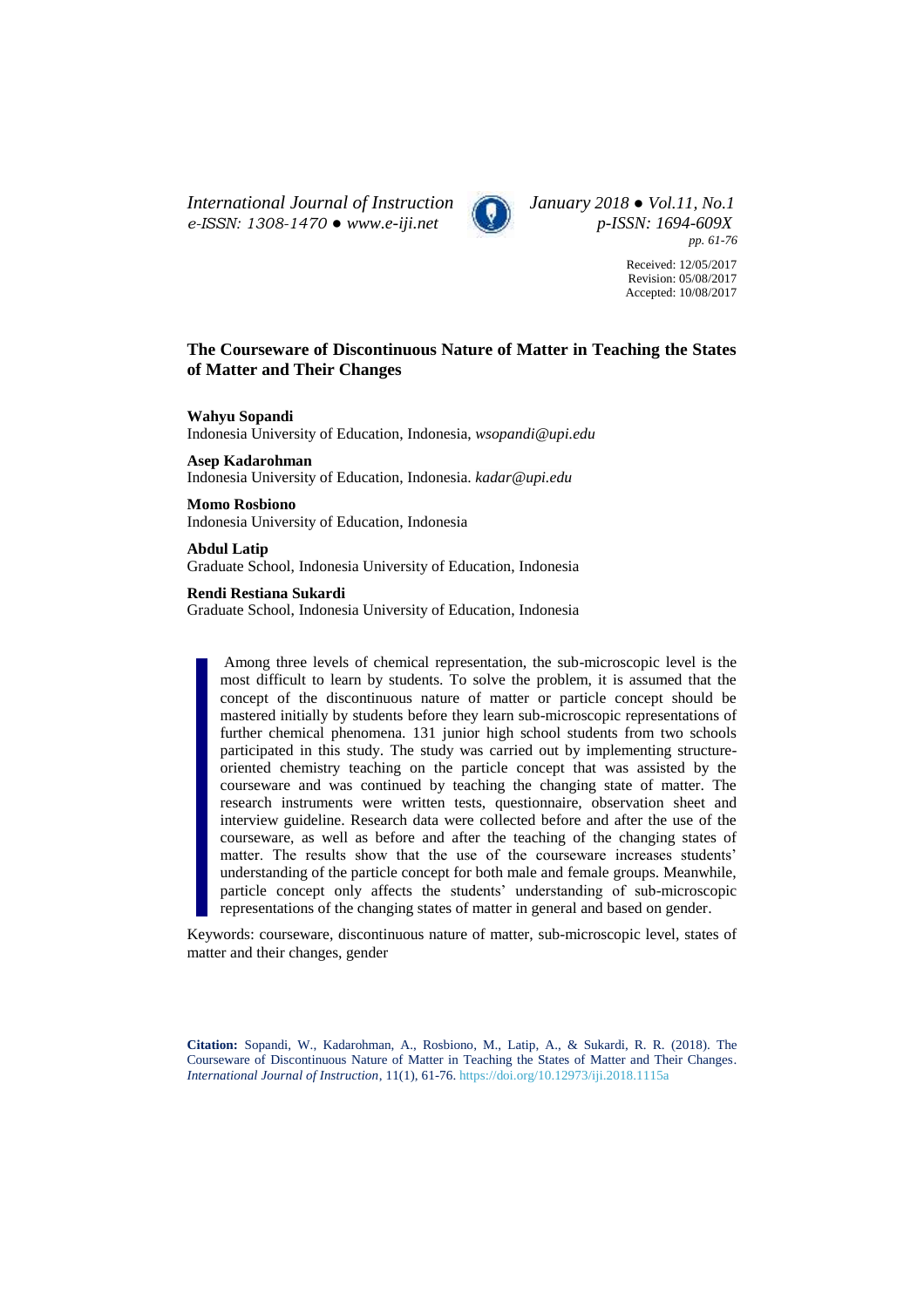## **INTRODUCTION**

In learning science, students do not only observe various natural phenomena but also learn to understand how the natural phenomena exist or occur (Meritt et al., 2007; Merino and Sanmarti, 2008). Chemistry as part of the natural science aims to help students understand various chemical phenomena. Students can study chemistry in the classroom through experiments, demonstrations or daily life experiences. After learning chemistry at macro level, they learn to explain the phenomena on the particle or submicroscopic level. Finally, students learn to communicate the phenomena scientifically with chemical terminology on the symbolic level. It means that students can develop better scientific understanding by engaging the construction of representation (Tang et al., 2014). Thus, it can be concluded that studying chemistry includes aspects of macroscopic, sub-microscopic and symbolic level (Barak and Farraj, 2013; Adadan et al., 2010; Treagust et al., 2003; Wu et al., 2001; Johnstone, 1991).

The above description shows that understanding sub-microscopic level is the key to help students to understand the phenomena and also the chemical language and symbols that represent the phenomenon being studied. It shows that sub-microscopic level can serve as a bridge between macroscopic and symbolic levels (Barke, 1988, as cited in Sopandi et al., 2009). Previous research results revealed that many students have difficulties in understanding sub-microscopic level. This happened due to lack of sub-microscopic level introduction in learning (Ozmen, 2011). The lack of sub-microscopic level understandings has led to students' difficulty in learning difficult chemistry concepts (Williamson and Abraham, 1995).

As described earlier, understanding sub-microscopic level is the key to understand a variety of chemical phenomena (Harrison and Treagust, 2002). This suggests that an understanding of the concept that any matter is composed of particles that make up matter is a prerequisite to teach the concept of sub-microscopic level. So the understanding of the particle concept is necessary to be mastered by students before they learn sub-microscopic level concepts to explain various phenomena studied in chemistry (Ozmen, 2011) because the low prior knowledge impacts to lack representation skill and conceptual understanding (Corradi et al., 2012). Engaging prior knowledge would help students to determine and convert concepts into visual representation (Tajudin and Chinnapan, 2016).

Based on the science history, the acceptance of the concept that matter is discontinuous by the scientific community took about 2000 years from the introduction of the idea by Democritus. We do not have to take a long time to help students understand the discontinuous nature of matter or particle concept. However, it seems to be unfair if we teach these concepts in just a few minutes. For example, by merely saying that matter is discontinuous and a part will give a result that cannot be again subdivided. As a result of the lack of introduction of the particle concept, many related misconceptions occur (Ozmen, 2011; Tytler et al., 2007; Novick and Nussbaum, 1978).

According to Piaget, junior high school students aged over 11 years may be in the phase of formal operational thinking. This means that they should be able to think abstractly.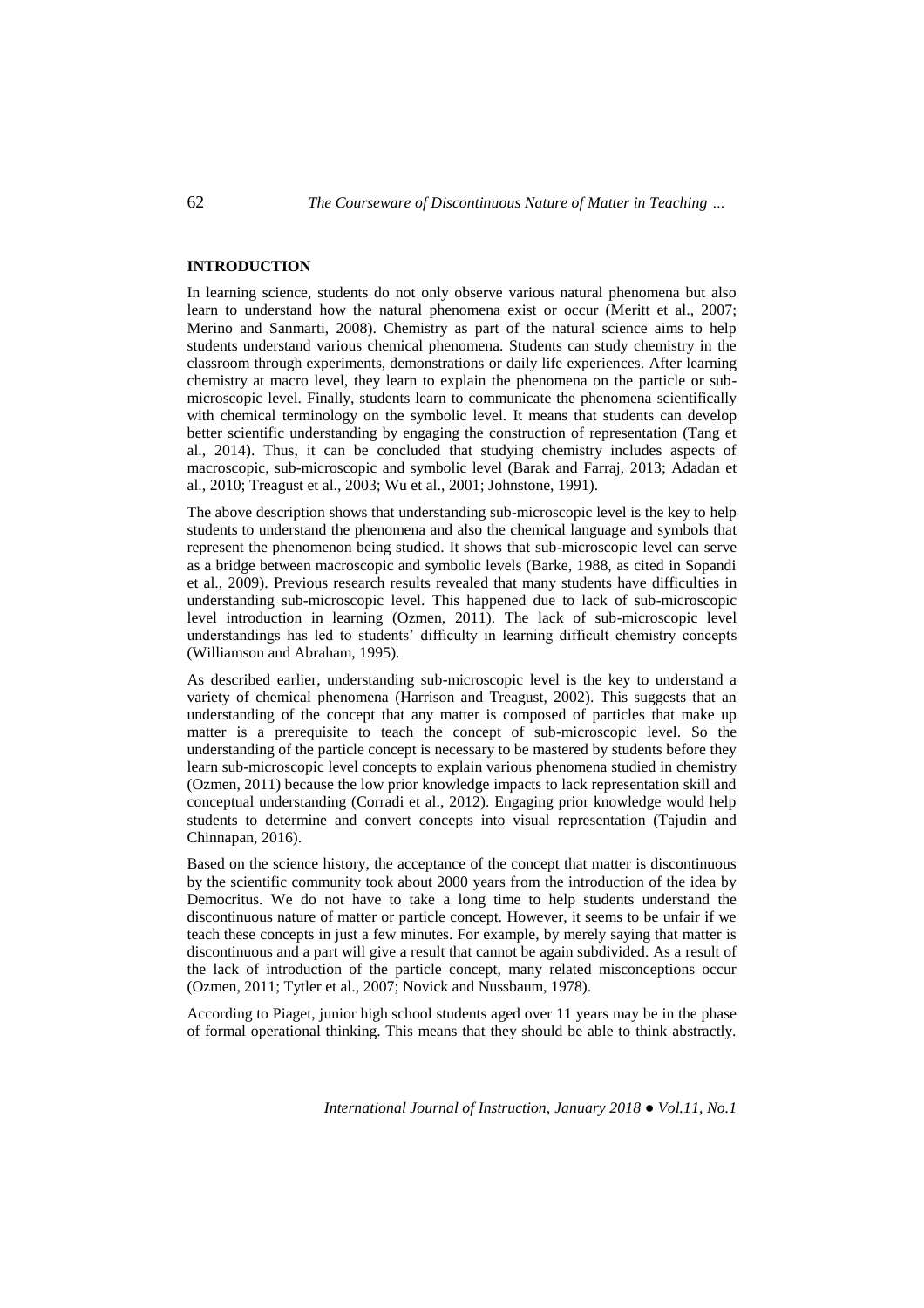However, previous studies showed that even in senior high school many students still think concretely (Snead, 2011; Stork, 1988, as cited in Sopandi, 2004). If so, there will be a gap between the demands of abstract thinking when studying sub-microscopic level and the level of students' thinking which is still on the concrete level. This gap explains why students face difficulties in learning sub-microscopic level. Hence, to help introducing this level, a media that helps students to see and understand sub-microscopic level explanations of chemical phenomena is needed. Learning chemistry through drawing media such as animations enhances students' interest to study representation in chemistry (Barak and Farraj, 2013). In this case, the media must be able to reduce the abstraction level of sub-microscopic level by giving students both its visualization and relevant verbal explanation. Teachers should integrate visual tool as representation in teaching and allow students to represent students' understanding not only verbally but also pictorially. The pictorial forms of representations involve student-generated drawings, dynamic molecular animations, and the static particle models of the three states of matter (Adadan et al., 2010).

One of the media that can display abstract concepts is a computer-based media. Computer animation and modelling is an effective tool to teach the particle concepts of matters because it can help students to build up mental models of sub-microscopic level in their mind (Ozmen, 2011). The use of computer-based media can also facilitate students in understanding the relationship of various levels of representation and reduce misconceptions that often occur (Barnea and Dori, 1999; Mayer and Moreno, 2002). Teachers should integrate models, media, or courseware into their instruction as a means of explaining abstract concepts or unobservable phenomena (Adadan et al., 2010). Designed instruction using representation based animation can be useful in promoting and maintaining students' scientific understanding (Adadan, 2013).

In line with the above literature review, we conducted a study to test a courseware that is used to introduce the discontinuous nature of the matter concept. The courseware has previously been developed by a team headed by researchers. Tests are performed to see how the courseware can help students to understand the particle concept. Some previous research indicated that the use of computer-based media improves students' concept mastery (Harwood and McMahon, 1997; Mayer and Moreno, 2002) and submicroscopic representation skill (Stieff, 2011). In this study, the issue of how the understanding the particle concept will have positive effects on increasing students' conceptual understanding at macroscopic, sub-microscopic, and symbolic levels on the topic of "states of matter and their changes" was also tested.

Previous research results showed that students' concept mastery was influenced by gender (Halpern and LaMay, 2000; Kaufman, 2007; Scali et al., 2000; Taasoobshirazi and Carr, 2008). This is explained by differences in the spatial ability of males and females. Spatial ability of males seems better than that of females (Tracy, 1987, as cited in Barnea & Dori, 1999). So, if males have a better spatial ability than females, males will be able to imagine at sub-microscopic level (abstract) better than females. Thus, male students have better opportunities to gain a better conceptual understanding at submicroscopic level than female students. But if female students are given enough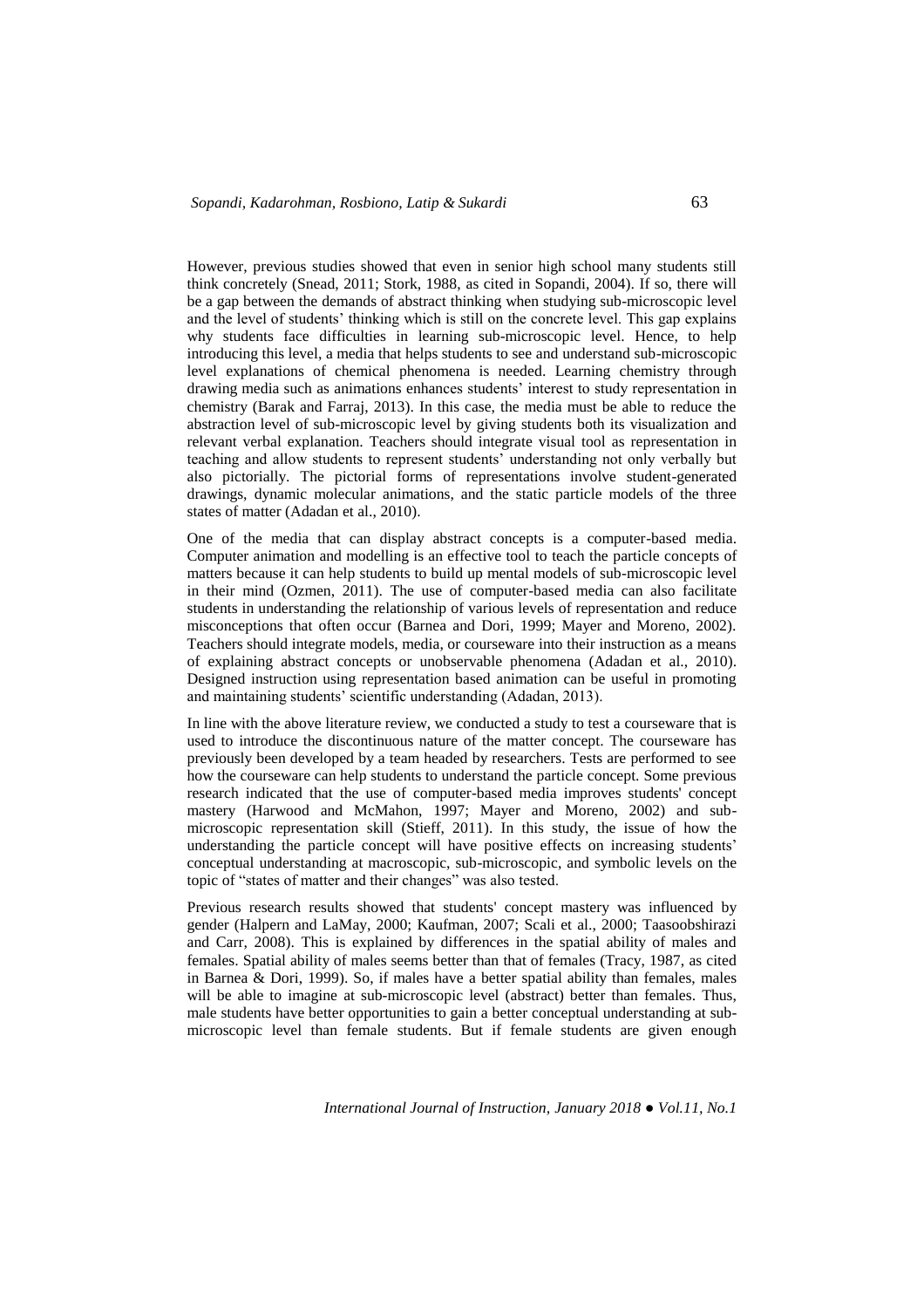practice, the distinction may diminish (Linn and Hyde, 1989, as cited in Barnea and Dori, 1999). So that teaching intervention assisted by the courseware can help female students who have lower spatial ability than that of male students to gain a better understanding on sub-microscopic level than that without the intervention. This is because such assistance can theoretically facilitate female students to get visual-spatial experiences and success (Terlecki and Newcombe, 2005; Barnea and Dori, 1999; Falvo and Suits, 2009).

Based on the description above, this article presents the role of courseware in teaching discontinuous nature of matter in order to increase students' understanding of particle concept. Understanding of this concept is believed to have an effect on students' concept mastery of states of matter and their changes. This research investigates how courseware influences particle concept understanding and increases representation skills of students. The specific research questions in this paper are:

- 1. Does the courseware of discontinuous nature of matter increase students' understanding of particle concept?
- 2. Does students' understanding of particle concept increase conceptual mastery of changing states of matter at macroscopic level based on gender?
- 3. Does students' understanding of particle concept increase conceptual mastery of changing states of matte at sub-microscopic level (both verbal and visual) based on gender?
- 4. Does students' understanding of particle concept increase conceptual mastery of changing states of matter at symbolic level based on gender?

Given these above research questions, the main research objectives are both to investigate the roles of the courseware of discontinuous nature of matter in increasing students' understanding of particle concept and how this understanding effects their understanding on changing states of matter at three chemical representations level (macroscopic, sub-microscopic, and symbolic). The role of the courseware and students' understanding on particle concept are analysed in general and based on gender.

## **METHOD**

## **Research Methods**

The research is quantitative with the quasi-experiment methods (Fraenkel et al., 2012). It is one group pretest and posttest design. This study involved students from two different schools. They were experimental groups. The group was given the first treatment in the form of teaching-learning process of the particle concept by using the courseware. To investigate the effect of the courseware on students' concept mastery, students were given tests about the particle concept before and after the first treatment. Many worldwide chemistry textbooks (including Bahasa Indonesia) introduce the particle structures of solid, liquid and gas when they are introducing states of matter and their changes. However, in chemistry teaching, there are still few efforts and media to help students to accept that all matter consist of particles separated from each other, by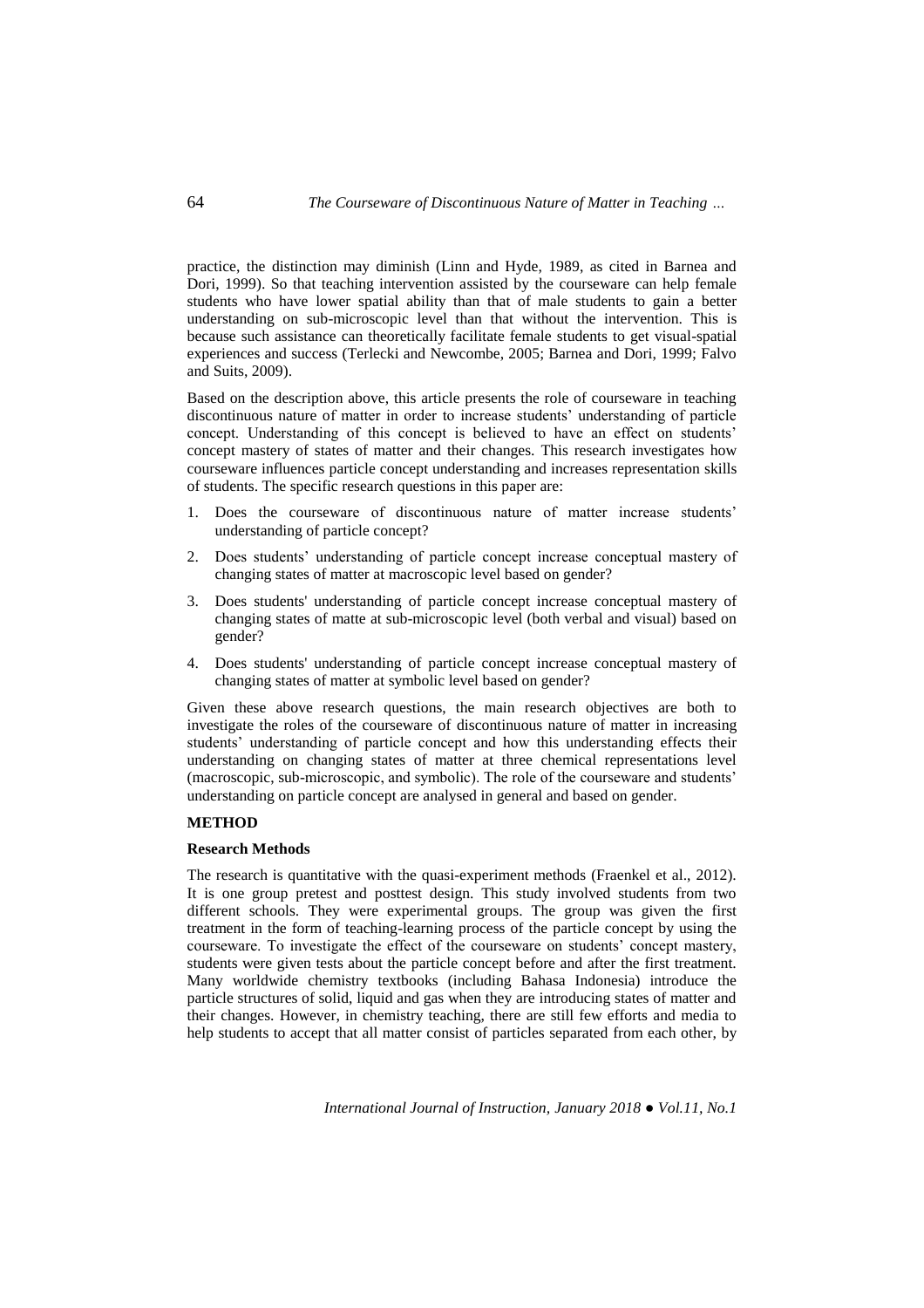"particle-free space" between moving particles. In our consideration, this concept is very important to be accepted and understood by students firstly before they learn more about similarities and differences among the structures of solid, liquid, and gas. We hypothesized, it would be very difficult for students to learn particle structures of solid, liquid, and gas meaningfully without having this prerequisite concept. The lack of understanding about this prerequisite concept may explain why sub-microscopic level is difficult for students to understand.

In the second treatment, students were involved in the teaching-learning process about the changing states of matter. To investigate the effect of the students' conceptual mastery of the particle concept on changing states of matter, students were given tests about the concepts related to the changing states of matter.

#### **Research Subject**

This research study involved data collection from  $7<sup>th</sup>$  grade junior high school students in the city of Bandung, Indonesia. They are convenience samples. Convenience sampling is a group of individuals who (conveniently) are available for study (Fraenkel et al., 2012). Convenience sampling was chosen because researchers did not have ability to assign samples randomly. Available data from 65 students were used to answer the role of courseware in increasing students' understanding of concepts. Whereas, available data from 131 students were used to answer the research question regarding to students' understanding of 'states of matter and their changes'. The difference in both samples was a result of the fact that there was a group of students who did not follow the pre-test about understanding the particle concept.

#### **Data Collection Tools**

The instruments of this study were written tests, lesson plan, and the courseware, which visualize the particle concept. The main instruments to answer the research questions were written tests. The written tests were used to measure students' understanding of both the particle concept and the topic "states of matter and their changes". The content validity of written tests was evaluated by experts. They made sure that written test could fulfil all of intended content indicators (Arikunto, 2013). Teacher interview guides, lesson plan, and the courseware were also validated based on content by an expert. It shows how well a test measures the behaviour for which it is intended (Fraenkel et al., 2012). The teacher interview guide was used to explore teachers' opinions about the courseware. The lesson plans used in this study were prepared to develop students' macroscopic, sub-microscopic, and symbolic level. The courseware of discontinuous nature of matter was used to guide students in understanding the particle concept and the existence of "particle-free space" between particles. These were shown in the courseware through a number of experiments and their relevant animations that can facilitate students to understand the explanations.

#### **Data Analysis**

We calculated N-gain average scores of pretest and posttest to determine the role of courseware implementation in students' mastery of particle concept (Hake, 1999). Mann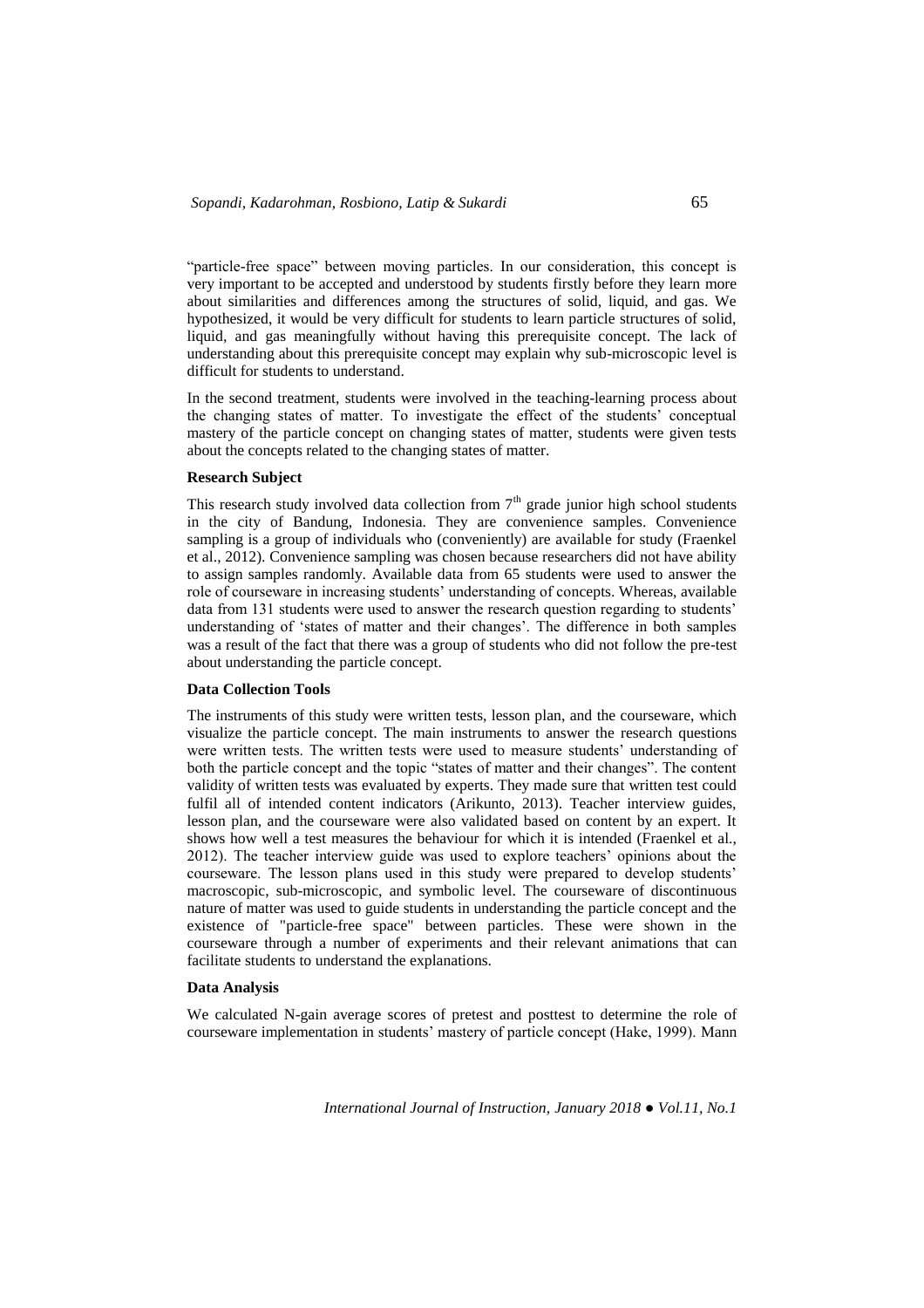Whitney test was done to investigate the significant differences of pretest-posttest scores. Whereas, analysis of variance (ANOVA) was used to know the relative effects of courseware implementation into three groups of students (high, middle, and low) based on their understanding of particle concept. The technique allows us to compare simultaneously several means with level of significance specified by the researcher (Minium et al., 1993). All of these tests were analysed by the software SPSS 17.0. The same analysis process also was done to investigate the effects of particle concept mastery on macroscopic, sub-microscopic (both visual and verbal), and symbolic representation based on students' gender.

# **FINDINGS**

#### **The Role of the Courseware in Students' Understanding of Particle Concept**

The role of the courseware in increasing students' understanding of the particle concept (know that all matters are composed by particles separated by particle-free space) can be determined from the N-gain average scores. In total, the N-gain average scores were calculated based on the pre-test and post-test results of the students. To determine the role of the courseware according to the gender, N-gain average scores were calculated based on Hake (1999). Table 1 shows us the result of students' understanding of particle concept.

Table 1

Test Results on Students' Understanding of the Particle Concept

| Groups  | N   | Average |                 | $N$ -gain<br>Average | SD   | Normality<br>(p) | Mann Whitney |
|---------|-----|---------|-----------------|----------------------|------|------------------|--------------|
|         |     | Pretest | <b>Posttest</b> |                      |      |                  |              |
| Male 31 |     | 67.7%   | 80.2%.          | 0.45                 | 0.70 | 0.000            | 0.265        |
| Female  | -34 | 58.7%   | 85.8%           | 0.65                 | 0.45 | 0.000            |              |
| Total   | 65  | 63.3%   | 83.0%           | 0.54                 | 0.59 |                  |              |

Note:  $N-gain = (S_{post} - S_{pre})/(S_{max} - S_{pre})$ 

*Spost* is a score obtained by a student on postest

*Spre* is a score obtained by student on prestest

 $S<sub>max</sub>$  is a maximum score that can be obained by student on test

## **The Role of Students' Understanding of the Particle Concept on Their Understanding of Changing States of Matter at Macroscopic Level**

Particle concept is the prerequisite of students' understanding of changing states concept. Students' understanding of this concept could be measured from chemical representation. They are macroscopic, sub-microscopic, and symbolic representation. Students' understanding of macroscopic level (high, middle, and low) can be seen on Table 2.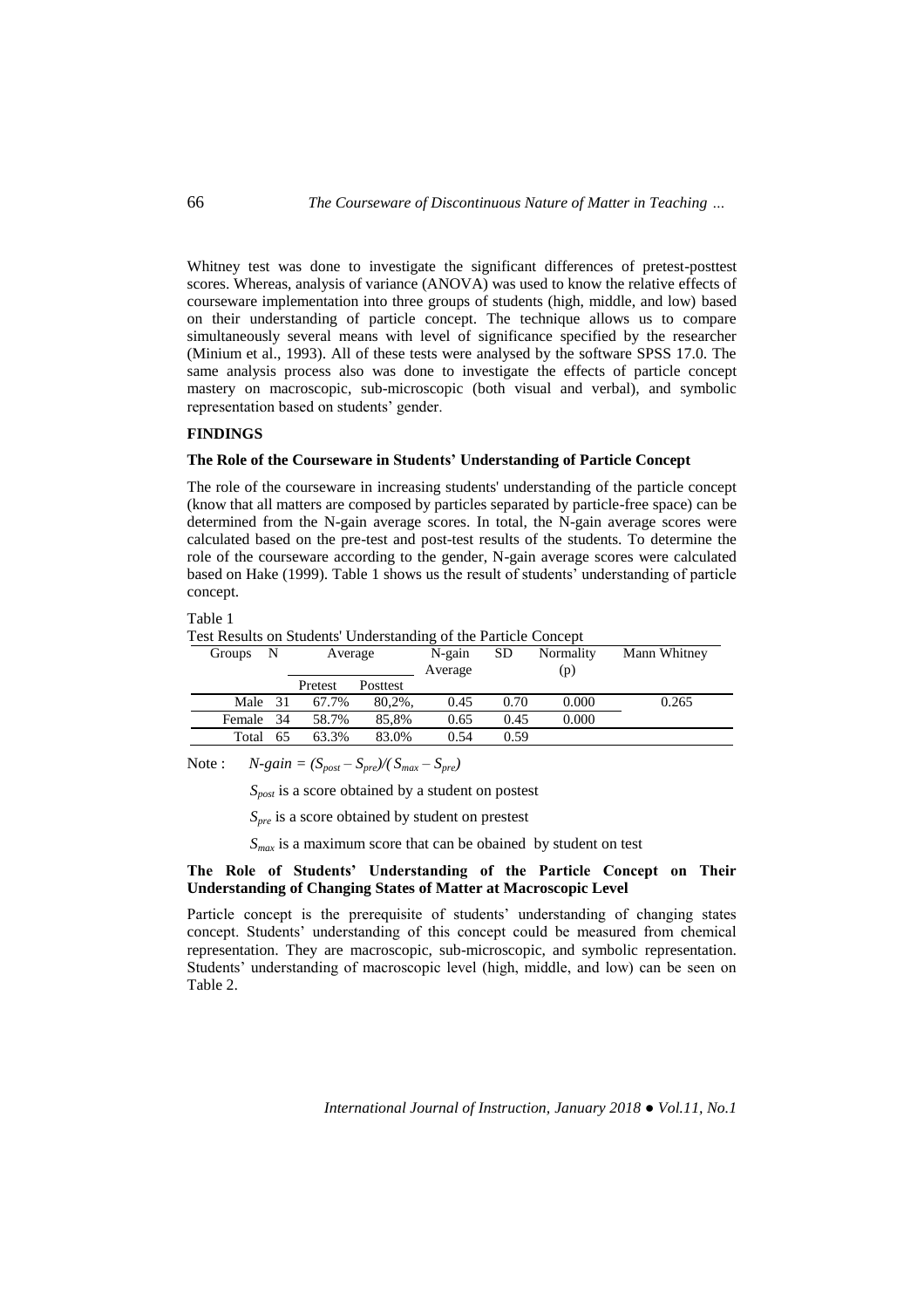| Table 2                                                      |  |
|--------------------------------------------------------------|--|
| Test Results on Students' Understanding of Macroscopic Level |  |
|                                                              |  |

| Groups |    | Average |          | N-gain  | <b>SD</b> | Homogeneity         | Anova |
|--------|----|---------|----------|---------|-----------|---------------------|-------|
|        |    | Pretest | Posttest | Average |           |                     | Test  |
| High   | 49 | 80%     | 90%      | 0.53    | 0.54      |                     |       |
| Middle |    | 80.83%  | 90.83%   | 0.45    | 0.74      | 0.406<br>(homogeny) | 0.483 |
| LOW    | 23 | 74.66%  | 85.16%   | 0.32    | 0.79      |                     |       |

To see whether gender influenced the increase of understanding of macroscopic level, a test was carried out. The test results can be seen in the following table:

| ., |  |
|----|--|
|----|--|

Test Results on Students' Understanding of Macroscopic Level Based on Gender

| Gender | Average |          | N-gain  | SD   | Normality | Mann    |
|--------|---------|----------|---------|------|-----------|---------|
|        | Pretest | Posttest | Average |      | (p)       | Whitnev |
| Male   | 77.33%  | 89.33%   | 0.49    | 0.62 | 0.000     | 0.652   |
| Female | 80.66%  | 89%      | 0.39    | 0.73 | 0.000     |         |

## **The Role of Understanding the Particle Concept in the Increase of the Students' Conceptual Mastery of the Topic of Changing States of Matter at Sub-Microscopic Level**

Students were required to answer questions related to sub-microscopic level in form of both drawing (visual aspect) and written explanations (verbal aspect). Students' understanding of visual aspect at sub-microscopic level was defined as students' abilities to visualize the sub-microscopic level related to the topic of changing states of matter in form of drawings or other illustrations. Verbal aspect is students' ability to explain the topic of changing states of matter by using words or verbally at sub-microscopic level. We identify the role of understanding the concept of matter discontinuity in the increase of the students' sub-microscopic level (both of visual and verbal), an ANOVA test was applied, with the following results:

Table 4

Test Results on Students' Understanding of Sub-Microscopic Level

| Groups | N  | Average |          | N-gain  | <b>SD</b> | Homogeneity | Anova |
|--------|----|---------|----------|---------|-----------|-------------|-------|
|        |    | Pretest | Posttest | Average |           |             | Test  |
| High   | 65 | 10.9%   | 40%      | 0.33    | 0.19      | 0.037       |       |
| Middle | 38 | 9.26%   | 35.3%    | 0.29    | 0.17      | (not        | 0.002 |
| Low    | 28 | 5.43%   | 22.46%   | 0.19    | 0.11      | homogeny)   |       |

Furthermore, SPSS 17.0 analysis shows that average score of N-gain of visual aspect at sub-microscopic level is 0.66 for high achiever group, 0.64 for middle achiever group and 0.40 for low achiever group. Based on the test results obtained from ANOVA, the significance score is 0.001. Whereas, average N-gain of verbal aspect at submicroscopic level is 0.13 for high achiever, 0.03 for middle achiever, and 0.06 for low achiever. Based on the ANOVA test, the obtained significance score is 0.459.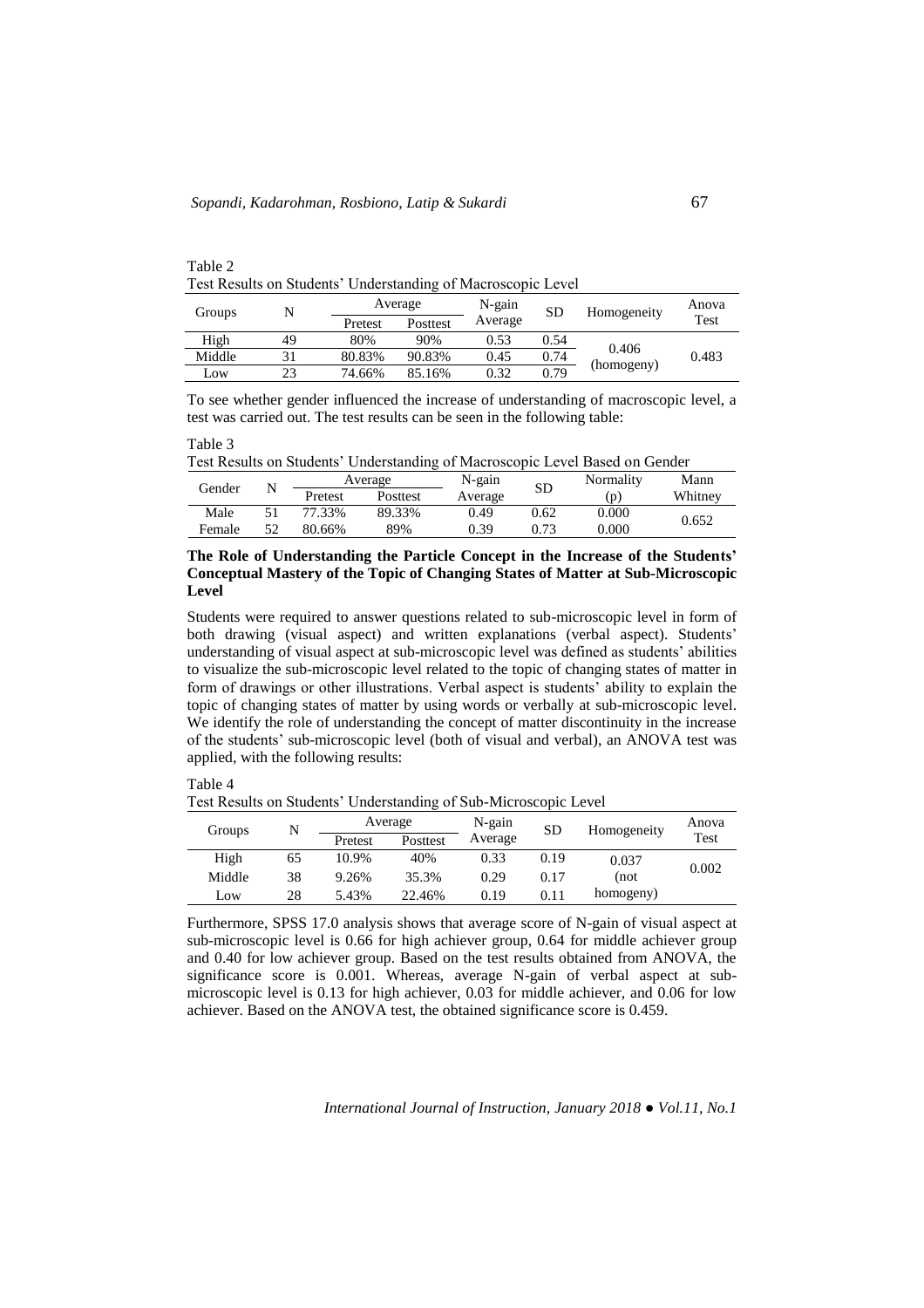To check whether gender influenced the increase of the understanding of the concept at sub-microscopic level, a test was conducted. The test results can be seen in the following table:

| Table 5                                                                          |  |
|----------------------------------------------------------------------------------|--|
| Test Results on Students' Understanding of Sub-Microscopic Level Based on Gender |  |

| Gender |    | Average |          | N-gain  | <b>SD</b> | Normality | Mann    |
|--------|----|---------|----------|---------|-----------|-----------|---------|
|        |    | Pretest | Posttest | Average |           | (p)       | Whitney |
| Male   |    | 7.6%    | 31.5%    | 0.26    | 0.18      | 0.03      | 0.015   |
| Female | 64 | 10.9%   | 38.6%    | 9.32    |           | 0.04      |         |

We also analyzed sub-microscopic level in visual and verbal aspect by using SPSS 17.0. The results show that students' understanding of sub-microscopic level in visual aspect is 0.55 for male students and 0.65 for female students. The test on the average difference resulted in the average significance score of 0.144. The average scores of N-gain in submicroscopic level of verbal aspect are 0.04 for male students and 0.15 for female students. The significance score of the average difference is 0.848.

#### **The Role of Understanding Particle Concept in the Increase of Students' Conceptual Mastery at Symbolic Level in the Topic of Changing States of Matter**

To identify the role of understanding particle concept in the increase of the conceptual mastery at symbolic level on each group, ANOVA test was used. The ANOVA test results are shown in the table below:

#### Table 6

Test Results on Students' Understanding of Symbolic Level

|        |    |         | . .      |         |           |             |       |
|--------|----|---------|----------|---------|-----------|-------------|-------|
|        |    | Average |          | N-gain  | <b>SD</b> |             | Anova |
| Group  |    | Pretest | Posttest | Average |           | Homogeneity | Test  |
| High   | 65 | 0.75%   | 44.33%   | 0.43    | 0.29      | 0.562       | 0.146 |
| Middle | 38 | 0.25%   | 52.16%   | 0.52    | 0.27      | (homogeny)  |       |
| Low    | 28 | 0%      | 39.5%    | 0.38    | 0.30      |             |       |

To see whether gender influenced the increase at symbolic level of understanding, a test was carried out. The test results can be seen in the following table:

#### Table 7

Test Results on Students' Understanding of Symbolic Level Based on Gender

| Gender<br>N |    | Average |          | N-gain  | SD   | Normality | Mann    |
|-------------|----|---------|----------|---------|------|-----------|---------|
|             |    | Pretest | Posttest | Average |      |           | Whitney |
| Male        | 67 | 0.5%    | 39.58%   | 0.39    | 0.29 | 0.02      | 0.011   |
| Female      | 64 | 0.42%   | 51.66%   | 0.52    | ).28 | 0.07      |         |

# **DISCUSSION**

Table 1 shows that the N-gain average obtained by the male group is 0.45. This average score indicates that the courseware increased male group's understanding of the particle concept by 45%. Meanwhile, the N-gain average score obtained by the female group is 0.65. This average score indicates that the courseware increased female group's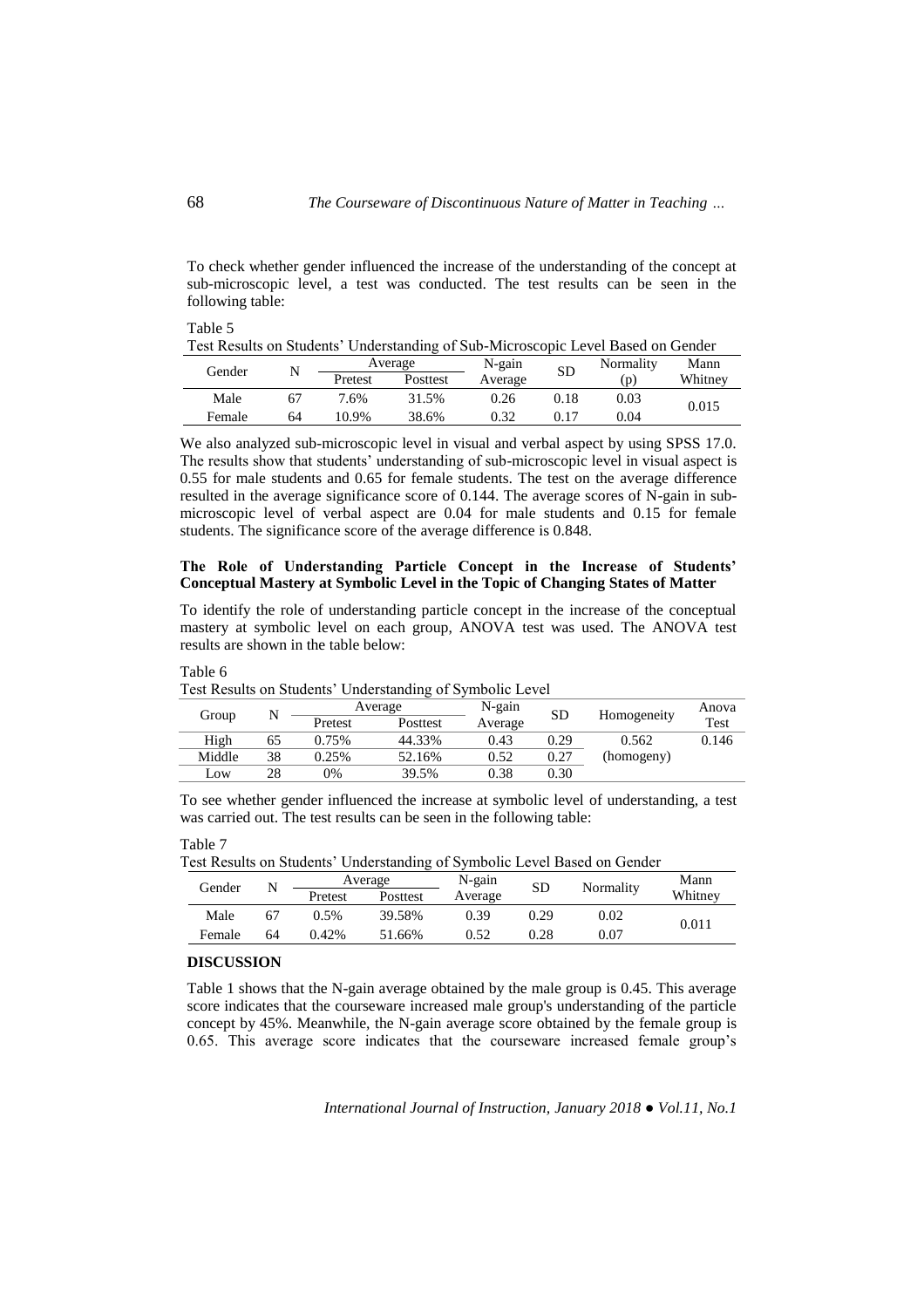understanding of the particle concept by 65%. The N-gain average score difference between male and female groups gave significance score of 0.265. This score shows that there is no significant difference on the increase of the understanding of the particle concept between male and female groups. This means that the courseware gave the same effect on both gender in increasing the understanding of the concept. The total N-gain average (male and female data were combined) is 0.54. This score suggests that the effectiveness of the courseware in increasing students' understanding on the particle concept as a whole is 54%. The effectiveness score is in the middle category. The increase is not maximal, which shows that there are other factors influencing the increase than the courseware.

Table 2 shows that the average N-gain for the high achiever group is 0.53, for middle achiever group is 0.45 and for low achiever group is 0.32. From the ANOVA test, it was obtained that the significance score is 0.483. The score shows that there is no significant difference in the increase of the conceptual mastery of macroscopic level between groups of high, middle and low achievers. These results indicate that to master the macroscopic level concept of changing states, such as mentioning the type of changing states of matter (evaporating, condensing, melting, freezing, sublimating and depositioning), does not require an understanding of the particle concept as a prerequisite. This is because, in order to know definitions of those terminologies such as evaporating (is a change from liquid to gas form), melting (is a change from solid to liquid form), freezing (is a change from liquid to solid form) and so on, students do not need to know the particle concept. The mastery of this concept can be learned by the students through doing observation and experiencing it directly in everyday life. Based on Table 3, from Mann Whitney test results significance score of 0.652 was obtained. , was which indicates that there is no significant difference in the increase of the conceptual mastery at macroscopic level between male and female students. It means that both male and female students experienced the same increase in mastering the concepts related to the phenomenon of changing state of matter in everyday life. This is in line with the research conducted by Sopandi, et al. (2010) on the model development of multimedia assisted structure oriented chemistry teaching, which found that there is no significant improvement difference between the conceptual mastery of male and female students at macroscopic level. Another research that is in line with this study is that of Yanti (2011), which focused on the analysis of high school students' conceptual mastery of hydrolysis of salt based on gender. She found that there is no significant difference between male and female students' conceptual mastery of macroscopic level. From the results of the two tests mentioned above, it can be concluded that the increase of students' conceptual mastery of the changing states of matter at macroscopic level is not affected by either their understanding of the particle concept or gender.

Table 4 shows that the average N-gain of the high group is 0.33, the middle group is 0.29, and the low group is 0.19. To determine the level of difference among the three groups, ANOVA test was performed. From the test results, a significance score of 0.002 was obtained. It indicates that there is a significant difference in the increase of the students' conceptual mastery at sub-microscopic level among the groups. Based on the average score of the N-gain, it can be seen that the increase of the students' conceptual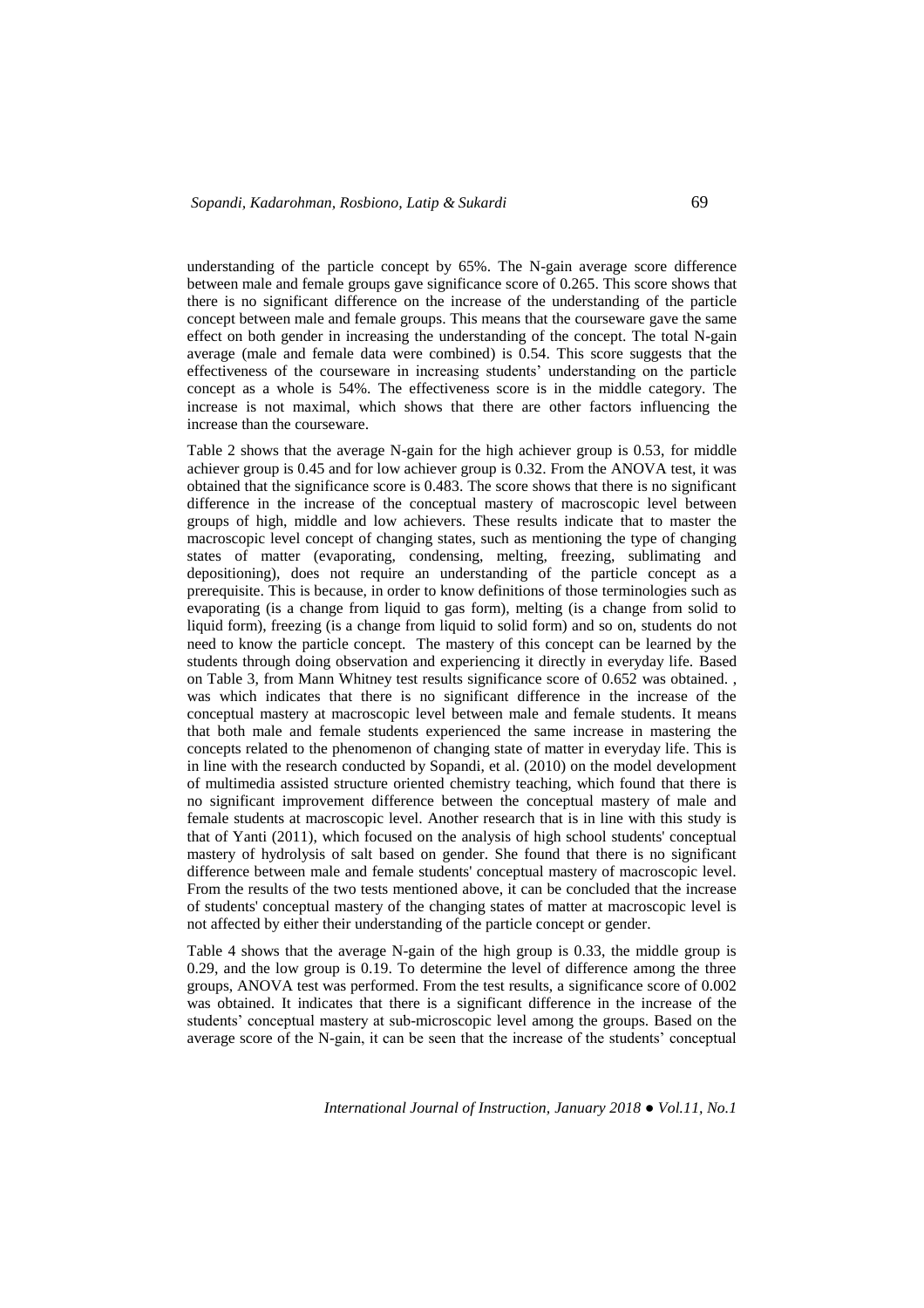mastery at sub-microscopic level in the high achiever group is higher than the middle and low achiever group. This finding proves that students' understanding of the particle concept should be introduced previously to students before sub-microscopic level (structure, composition, and movement of particles) in the topic of changing states of matter that is learned by them.

In table 4, it is shown that the understanding of the particle concept gave positive effect on the improvement of the level of conceptual mastery at sub-microscopic level significantly on the subject of changing states of matter. The higher the students' understanding of the particle concept is, the higher the students' understanding of submicroscopic level is. However, the conceptual mastery increase at sub-microscopic level is relatively low compared to the rate of mastery of other representation concepts. The low rate of sub-microscopic level conceptual mastery is in line with the results of several other studies (Ozmen, 2011; Tytler et al., 2007; Devetak et al., 2009; Eilks et al., 2007). Eilks et al. (2007) stated that although students are high achiever, they will face difficulties in explaining chemical phenomena at sub-microscopic level. It is also in line with the result of Sunyono et al. (2015) indicating that students with different initial capabilities do not perform any significant statistical differences on drawing submicroscopic representation phenomena. It indicates that another attempt to develop students' understanding of sub-microscopic level is needed, which is maximizing the use of the courseware combined with model/learning methods that are able to develop students' thinking skills.

As mentioned before, students' understanding on sub-microscopic level was divided into two categories (verbal and visual). Based on ANOVA test, we got significance score of 0.001. It means that there is a significant difference in the increase of the mastery of visual aspect at sub-microscopic level among high, middle and low achiever groups. High achiever group had a higher increase than middle and low achiever groups. The occurrence of such difference suggests that the students' understanding of the theory of matter discontinuity that was presented using the courseware helps students to visualize the concept of changing state of matter. Constructing a visual concept is always followed by symbolic representation. Sunyono et al. (2015) stated that students preferred working with visuals and symbols rather than merely texts. This activity often involves one of the high order thinking skill (HOTS) aspects, it is *creating* (Tajudin and Chinnapan, 2016). It also helped students to understand the movement and arrangement of particles on the topic of matter states and its changes. The ANOVA test of verbal aspect of sub-microscopic level shows that there is no significant difference in terms of the increase of sub-microscopic concept between high, middle and low groups. It is due to the fact that all groups have difficulty in explaining the phenomenon of matter state changes verbally. Hence, the increase of the concept mastery is low in all groups. To improve and assist students in understanding the verbal aspect of sub-microscopic level, designing another way of learning that helps students to improve their ability to analyse and understand a passage is necessary.

In Table 5, the N-gain average of the male group is 0.26 and that of female group is 0.32. The test on the difference of average using the Mann Whitney test showed a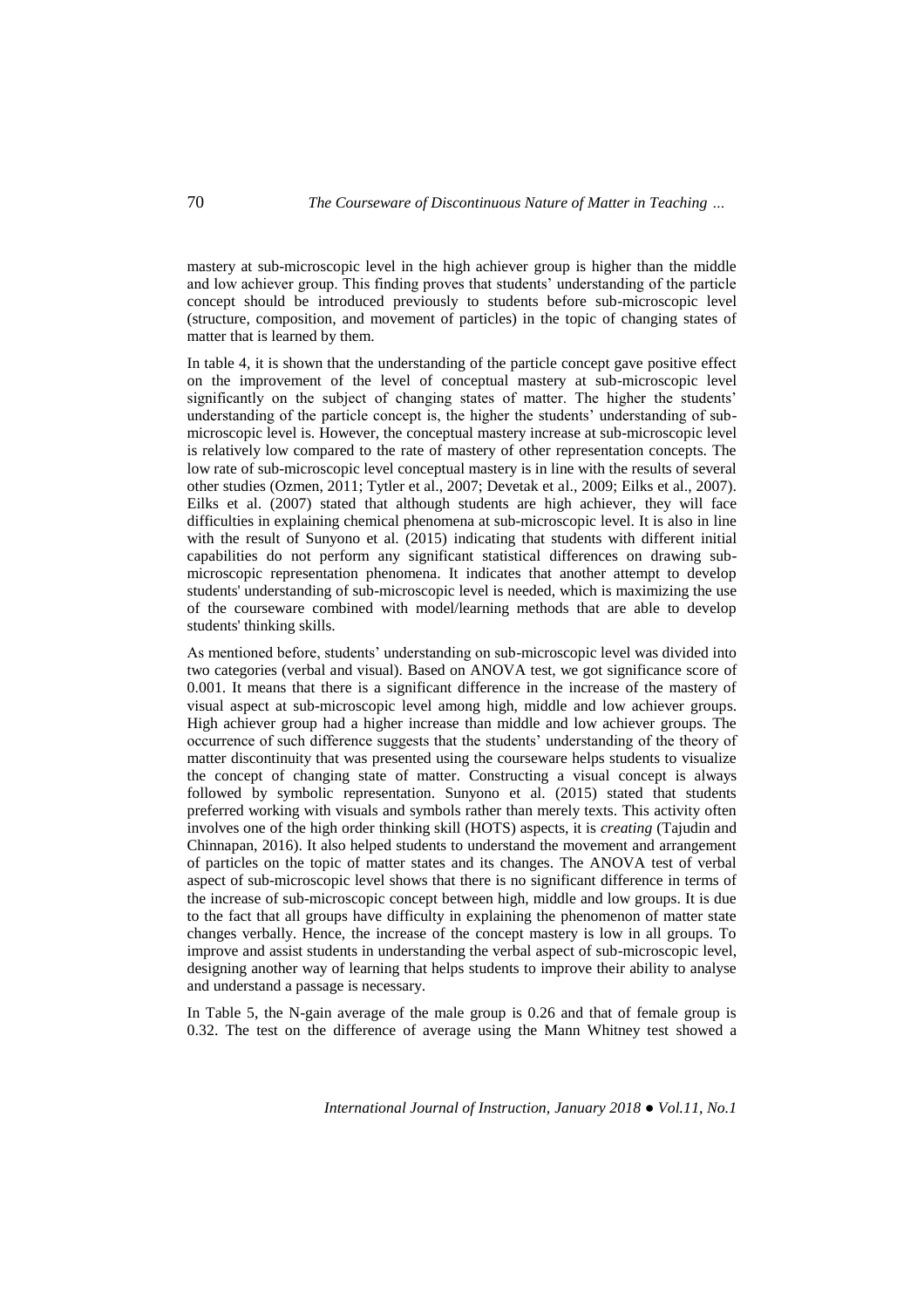significance score of 0.015. This indicates that there is a significant difference between male and female group in the increase of the conceptual mastery at sub-microscopic level. The female group is better than the male group. The significant difference in the increase of the conceptual mastery at sub-microscopic level between men and women was because the female students group has a better understanding of the particle concept than the male students group. Hence, the group of female students has a better preparedness in terms of understanding the particle concept when studying changing states of matter.

We also analysed visual and verbal aspect of sub-microscopic level based on the gender. The test on the average difference resulted in the average significance score of 0.144, which shows that there is no significant difference in the increase of the mastery of the visual aspects of sub-microscopic level concepts between male and female group. Such finding indicates that the courseware can reduce the gap of visual-spatial abilities of males and females. Therefore, the courseware is one of the effective learning media in providing a visual-spatial experience for female, who have lower visual-spatial ability than male. This is in line with several studies which found that the use of computerbased instructional media can reduce the gap of visual-spatial abilities between men and women, such as Barnea and Dori (1999); Terlecki and Newcombe (2005); Falvo and Suits (2009) and Sopandi, et al., (2010). Whereas, the significance score of the average difference in verbal aspect of sub-microscopic level is 0.848, which indicates that there is no significant difference between males and females in terms of increase in verbal aspect of sub-microscopic level. This is because both male and female students experienced the same difficulty in explaining the sub-microscopic level on the topic of "changing states of matter" verbally. That is why the N-gain scores of both groups are equally low.

From the results of the two tests mentioned above, it can be concluded that the increase of mastery of sub-microscopic level is influenced by their understanding of the particle concept and also their gender. However, the gender effect is also likely to occur as the female participants have a better understanding on the particle concept than the males, 84.6% versus 78.2% (see table 1). To test whether gender effect is really influential, male and female groups with the same particle concept understanding level need to be compared in terms of the increase of their understanding at sub-microscopic level on the topic of the changing states of matter.

Table 6 shows that the average N-gain is at 0.43 for high achiever group, at 0.52 for middle achiever group, and 0.38 for low achiever group. From the ANOVA test results, a significance score is obtained at 0.146. The number shows that there is no significant difference in the increase of the conceptual mastery at symbolic concept level among groups of high, middle and low achievers. It happens because to master the topic of changing states of matter at the symbolic level, students are not required to master the particle concept. Although symbolic representation often leads student to confusion (De Bock et al., 2015) but it can be easier and concrete once they are decoded (Corradi et al., 2015). Because of that, mastery of simple symbolic level, such as element symbols or phase symbol can be obtained through memorizing, which is in line with Taber's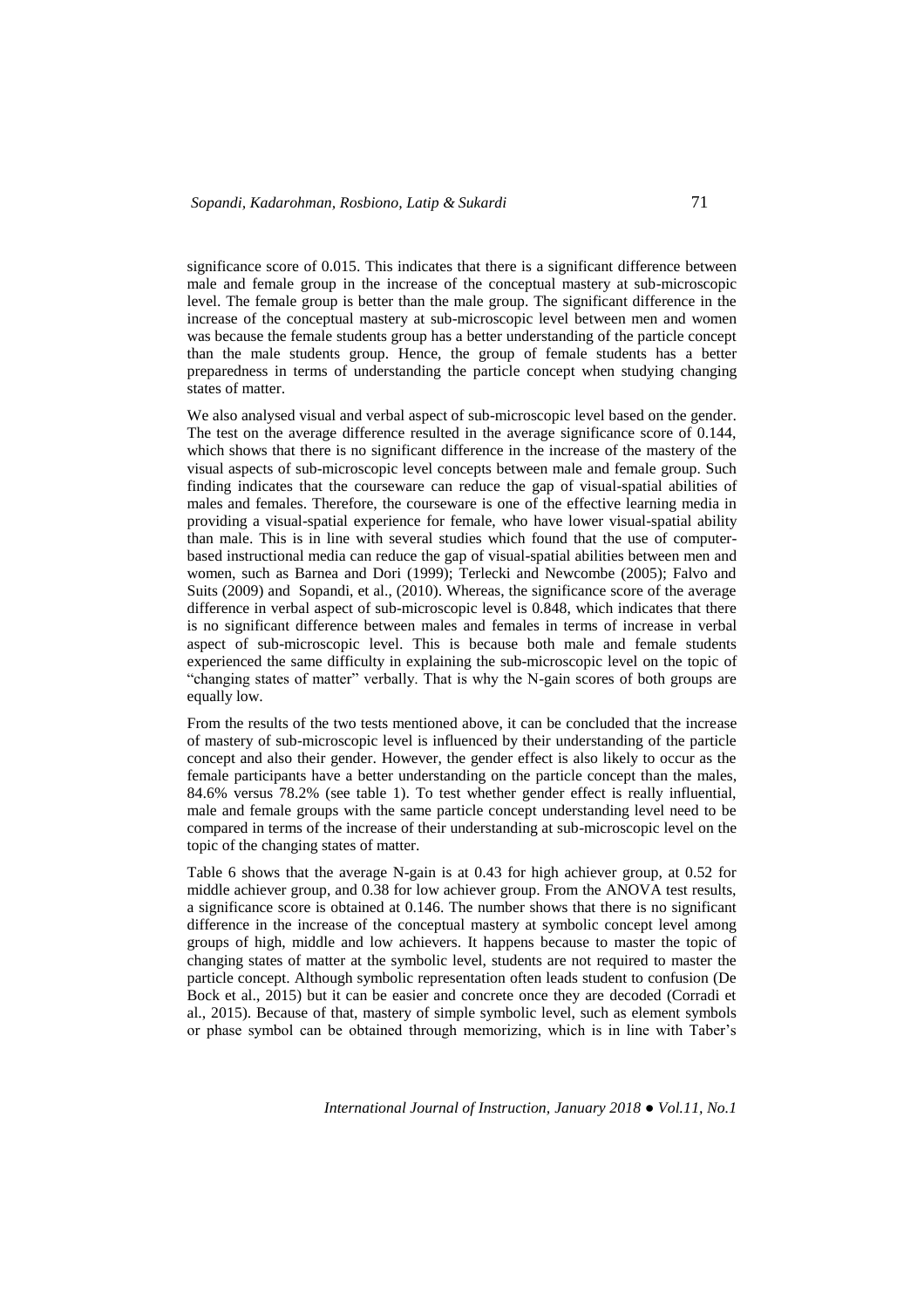(2009) statement that simple chemical symbols and molecular formulas can be obtained through memorizing.

Table 7 shows that the average N-gain of male students is 39% and the average N-gain of female students is 0.52. These scores indicate that the female students' increase in understanding of symbolic level is higher than that of the male students. The test result on average difference shows a significance score of 0.011, which indicates a significant difference in the increase of the mastery of the symbolic level concepts between the female and male students. The better rate of increase among female students is also likely due to the fact that female students have a better understanding on the changing state of matter concept at sub-microscopic level, which makes it easier to understand at symbolic level (see table 5).

## **CONCLUSION**

Based on findings, it could be summarized that the use of courseware of discontinuous nature of matter increased students' understanding of the particle concept for both male and female groups. However, there was no difference in the improvement based on gender generally. There was no effect of students' understanding of the particle concept on the increase in their understanding of macroscopic and symbolic levels about changing states of matter. Students' understanding of the particle concept has a positive influence on the improvement of the conceptual understanding of sub-microscopic level about changing states of matter. The higher the level of students' understanding of the particle concept, the higher the increase in their understanding of the concept of submicroscopic level about changing states of matter. The increase of female group's understanding is higher than that of male group. This is likely due to female group's understanding on the particle concept. According to the teachers involved in this study, the use of courseware in teaching-learning about changing states of matter motivated their students to be more diligent in their study.

The courseware is proven to be able to help students increase their conceptual understanding of the discontinuous nature of the matter. Therefore, the courseware should be used by teachers as a medium to aid students to understand the particle concept: the existence of the particles and the "particle-free space" should be taught. The findings show that the teaching of states of matter should be based on the particle model of matter: the movement of particles and the "particle-free space" between particles is a prerequisite to understand the states of matters. The findings also show that students' understanding of the particle concept influences only the visual aspect of submicroscopic level of changing states of matter, not the verbal aspect: the increase of the verbal aspect is relatively low. In line with this finding and its interpretation, it is necessary to conduct a further research on improving the quality of verbal aspects in students' understanding of sub-microscopic levels. When students have understood the particle model of matter and have applied this model for reflection the changes states of matter – they should also understand dissolving substances into water or other solvents, and also diffusion process of two gases are easy to visualize. However, this is need to be proved by further researches.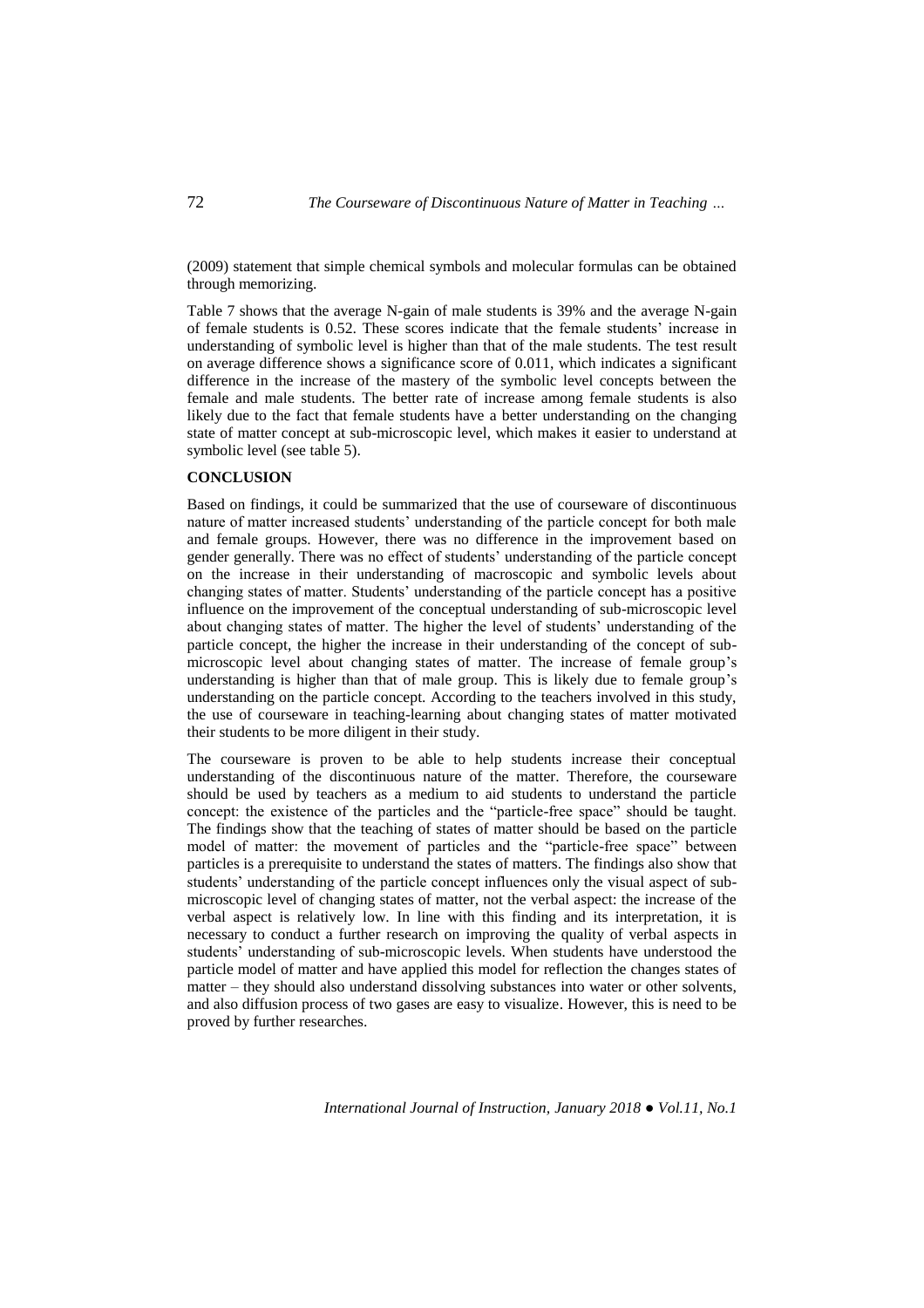#### **ACKNOWLEDGEMENT**

The authors wish to thank Graduate School, Indonesia University of Education for the financial support for the development of research project.

# **REFERENCES**

Adadan, E. (2013). Using multiple representation to promote grade 11 students' scientific understanding of the particle theory of matter. *Research in Science Education*, *43* (3), 1079-1105.

Adadan, E., Trundle, K. C., & Irving, K. E. (2010). Exploring grade 11 students' conceptual pathways of the particulate nature of matter in the context of multi representational instruction. *Journal of Research in Science Teaching, 47* (8), 1004- 1035.

Arikunto, S. (2013). *Prosedur penelitian: Suatu pendekatan praktik.* Jakarta: PT Rineka Cipta.

Barak, M. & Farraj, R. H. (2013). Integrating model-based learning and animations for enhancing students' understanding of proteins structure and function. *Research in Science Education*, *43* (2), 619-636.

Barnea, N., & Dori, J. Y. (1999). High-school chemistry students' performance and gender differences in a computerized molecular modelling learning environment*. Journal of Science Education and Technology, 8* (4), 257-271.

Corradi, D., Clarebout, G., & Elen, J. (2015). Cognitive dissonance as an instructional tool for understanding chemical representations. *Journal of Science Education and Technology, 24* (5), 684-695.

Corradi, D., Elen, J., & Clarebout, G. (2012). Understanding and enhancing the use of multiple external representations in chemistry education. *Journal of Science Education and Technology, 21* (6), 780-795.

De Bock, D., Van Dooren, W., & Verschaffel, L. (2015). Students' understanding of proportional, inverse proportional, and affine functions: Two studies on the role of external representations. *International Journal of Science and Mathematics Education, 13* (1), 47-69.

Devetak, I., Vogrinc, J., & Glazar, S.A. (2009). Assessing 16-year-old student' understanding of aqueous solution at sub-microscopic Level. *Research in Science Education, 39* (2), 157-179.

Eilks, I., Moellering, J., & Valanides, N. (2007). Seventh-grade students' understanding of chemical reactions: Reflections from an action research interview study. *Eurasia Journal of Mathematics, Science & Technology Education, 3* (4), 271-286.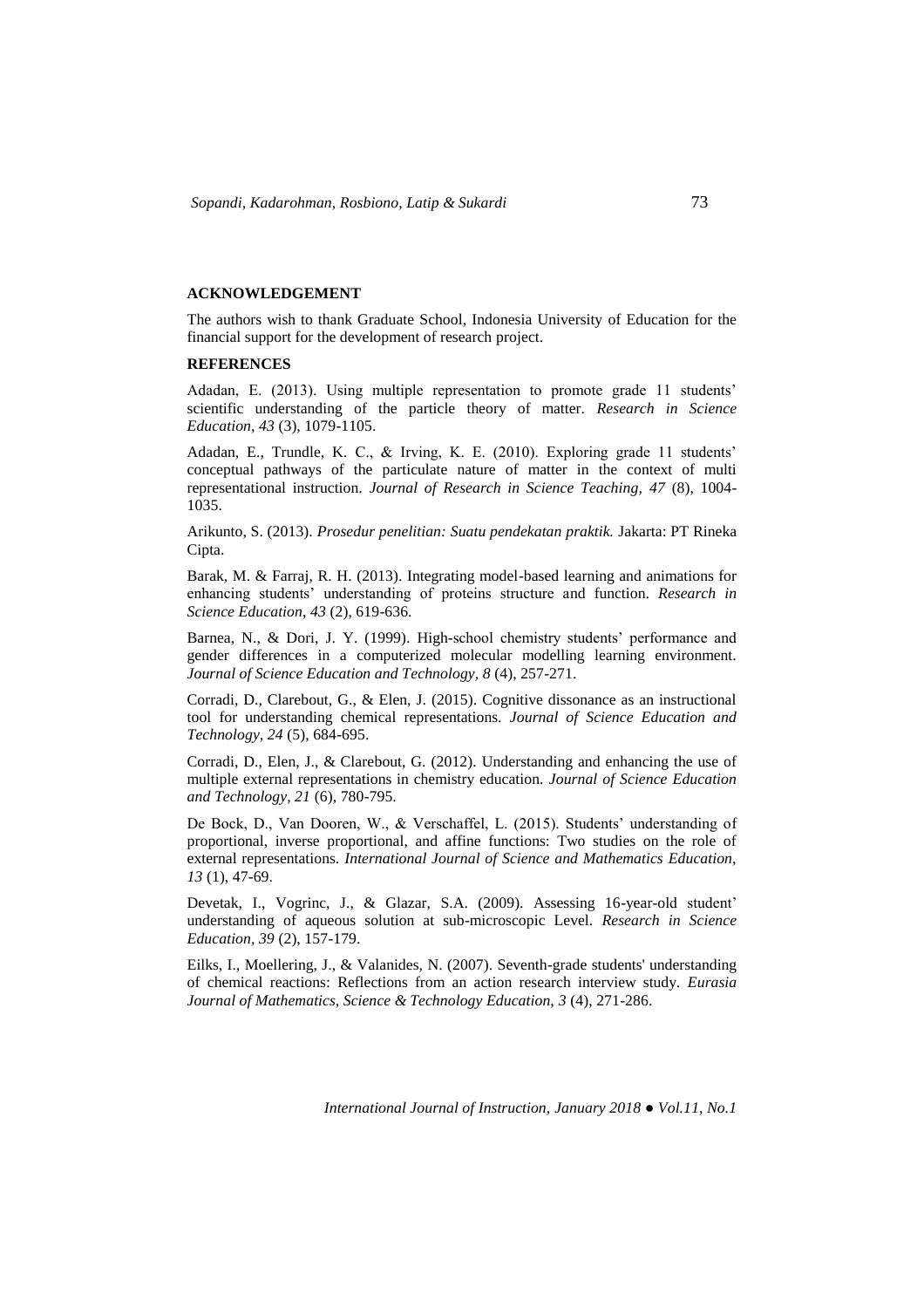Falvo, D. A., & Suits, J. P. (2009). Gender and spatial ability and the use of specific labels and diagrammatic arrows in a micro-level chemistry animation. *Journal of Educational Computing Research, 41* (1), 83-102.

Fraenkel, J. R., Wallen, N. E., & Hyun, H. H. (2012). *How to design and evaluate research in education*. New York : McGraw-Hill.

Hake, R. R. (1999). Analyzing change/gain scores. Dept. of Physics, Indiana University 24245 Hatteras Street, Woodland Hills, CA, 91367 USA, Retrieved 10 March, 2011 from http://www.physics.indiana.edu/~sdi/AnalyzingChange-Gain.pdf

Halpern, D. F., & LaMay, M.L. (2000). The smarter sex: A critical review of sex differences in intelligence. *Educational Psychology Review, 12*(2), 229-246.

Harrison, A. G., & Treagust, D. F. (2002). The particulate nature of matter: Challenges in understanding submicroscopic world, In J. K. Gilbert, O. De Jong, R. Justi, D. F. Treagust and J. H. Van Driel (Eds.), *Chemical education: Towards research-based practice* (pp. 189-212). Dordrecht: Kluwer Academic Publishers.

Harwood, W. S., & McMahon, M. M. (1997). Effect of integrated video media on student achievement and attitudes in high school chemistry. *Journal of Research in Science Teaching, 34* (6), 617-631.

Johnstone, A. H. (1991). Why is science difficult to learn? Things are seldom what they seem. *Journal of Computer Assisted Learning*, *7*(2), 75-83.

Kaufman, S. B. (2007). Sex differences in mental rotation and spatial visualization ability: Can they be accounted for by differences in working memory capacity? *Intelligence, 35*(3), 211–223.

Mayer, E., & Moreno. (2002). Aids to computer-based multimedia learning. *Learning and Instruction, 12*(1), 107–119.

Merino, C., & Sanmarti, N. (2008). How young children model chemical change". *Chemistry Education Research and Practice, 9*(3), 196–207.

Meritt, J., Shwartz, Y., & Kracjik, J. (2007, April). Middle school students' development of the particle model of matter*.* National Association of Research in Science Teaching, New Orleans, LA.

Minium, E. W., King, B. M., & Bear, G. (1993). *Statistical reasoning in psychology and education*. John Wiley & Sons, Inc: New York.

Novick, S., & Nussbaum, J. (1978). Junior high school pupils' understanding of the particulate nature of matter: An interview study'. *Science Education*, *62*(3), 273-281.

Ozmen, H. (2011). Turkish primary students' conceptions about the particulate nature of matter. *International Journal of Environmental & Science Education, 6*(1), 99-121.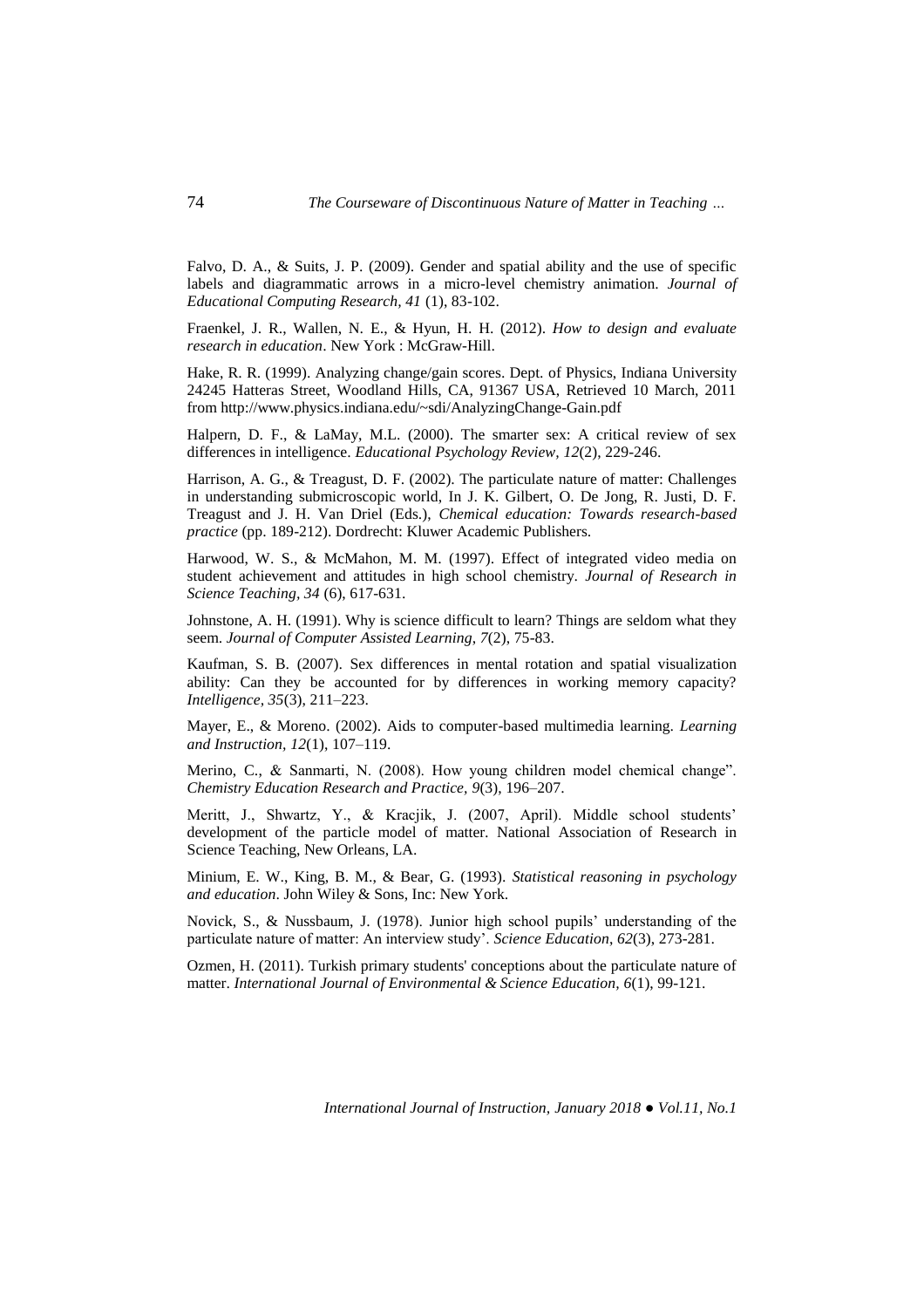Scali, R. M., Brownlow, S., & Hicks, J. L. (2000). Gender differences in spatial task performance as a function of speed or accuracy orientation*. Sex Roles*, *43* (5/6), 359- 376.

Snead, L. P. (2011). Difficulties teaching abstract concept in secondary chemistry classroom. Retrieved 7 June, 2012 from http://www.ibrarian.net/navon/paper/Loraine\_P\_\_Snead\_Difficulties\_Teaching\_Abstrac t\_C.pdf?paperid=17617863.

Sopandi, W. (2004). *Raumvorstellungsvermögen und chemieverständnis im chemieunterricht.* (Dissertation). University of Muenster: Schülingverlag.

Sopandi, W., Abidin, Z., & Maulani, H. C. (2009, August). Pembelajaran Kimia yang berorientasi pada struktur: Sebuah alternatif memperkenalkan ilmu kimia pada siswa SMP untuk mengatasi masalah miskonsepsi'. National workshop on chemistry teaching at junior high school, Indonesia University of Education.

Sopandi, W., Rohman, I., Hanna, M. N., & Kadarohman, A. (2010). Pengembangan model pembelajaran kimia yang berorientasi pada struktur berbasis multimedia untuk meningkatkan pemahaman level makroskopik, mikroskopik, dan simbolik siswa SMA. *Research Report*, Indonesia University of Education.

Stieff, M. (2011). Improving representational competence using molecular simulations embedded in inquiry activities. *Journal of Research in Science Teaching*, *48* (10), 1137- 1158.

Sunyono, Yuanita, L., & Ibrahim, M. (2015). Supporting students in learning with multiple representation to improve student mental models on atomic structure concepts. *Science Education International, 26* (2), 104-125.

Taasoobshirazi, G., & Carr, M. (2008). Gender differences in science: An expertise perspective*. Educational Psychology Review, 20* (2), 149-169.

Taber, K.S. (2009). Learning at the symbolic level. *Multiple Representations in Chemical Education. Models and Modelling in Science Education, 4*, 75-105.

Tajudin, M. M., & Chinnapan, M. (2016). The link between higher order thinking skills, representation, and concepts in enhancing TIMSS task. *International Journal of Instruction, 9*(2), 199-214.

Tang, K. S., Delgado, C., & Moje, E. B. (2014). An integrative framework for the analysis of multiple and multimodal representations for meaning-making in science education. *Science Education, 98* (2), 305-326.

Terlecki, M. S., & Newcombe, N. S. (2005). How important is the digital divide? The relation of computer and video game usage to gender differences in mental rotation ability. *Sex Roles*, *53* (5-6), 433-441.